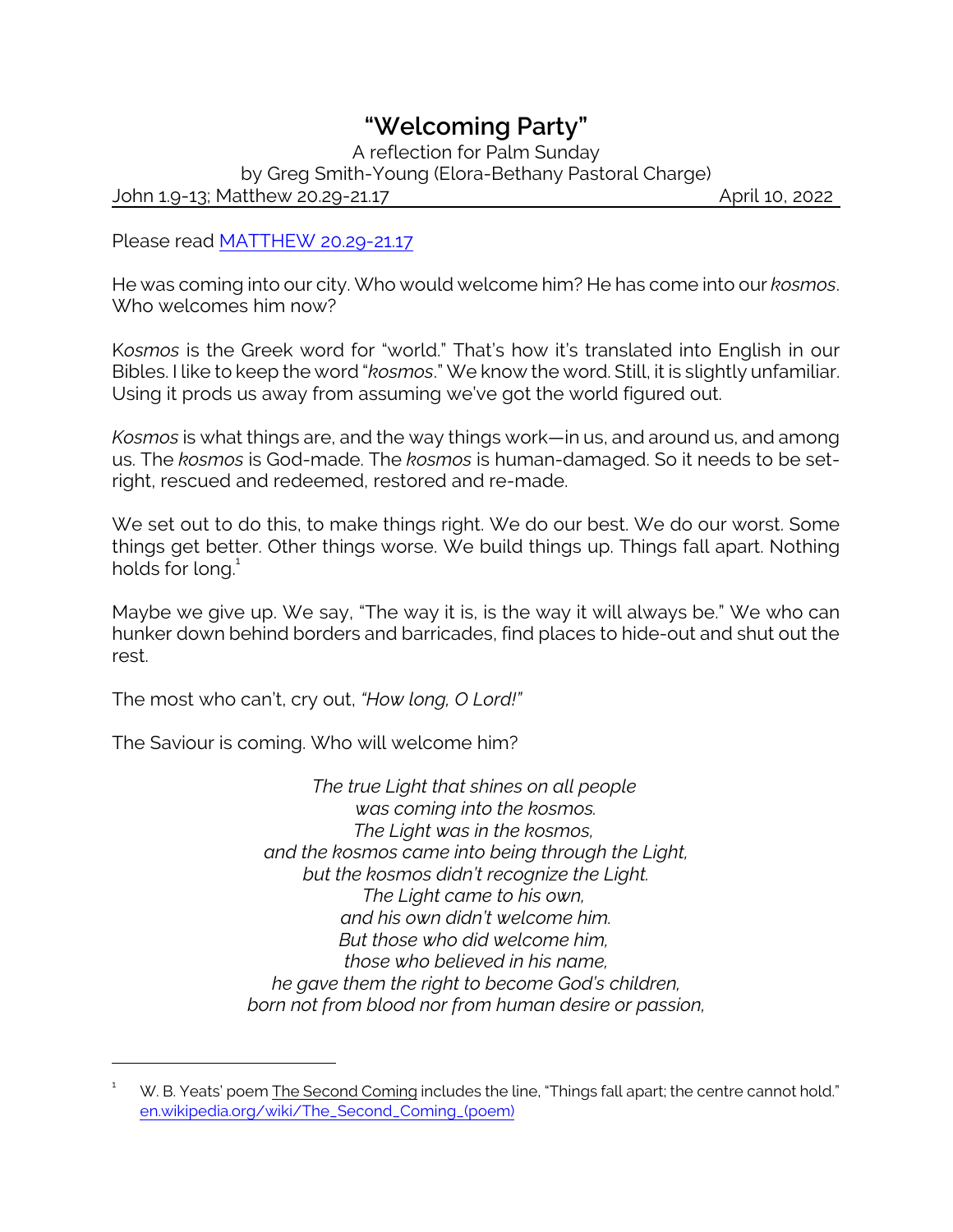## *but born from God.<sup>2</sup>*

II

Jesus isn't the first and he won't be the last conquering king to ride into the Holy City. Starting with King David himself, Jerusalem has been taken many, many times. It has always been contested and fought over. (You would think God would have chosen a more peaceful place to, in a sense, "pitch his tent.")

Alexander the Great conquered from Greece to India. He never lost a battle. Jerusalem, though, he did not defeat. No, they opened the doors wide and let him ride in. The civic fathers went out to greet him, rolled out the red carpet, and processed "the Great" into the city, into the Temple even.<sup>3</sup>

Jesus plans his campaign as carefully as any general. He leads his forces up the steep, twisted, rocky climb from Jericho.

They make camp in Bethany. Bethany was known as a place where the poor and sick were cared for. Things like leprosy made the sufferer unfit to be anywhere close to Jerusalem. Bethany is just far enough away.<sup>4</sup> It is close enough that, when the time comes, Jesus can strike quickly into the city.

The Mount of Olives rises before them. Jesus knows what he is doing as he walks up to Bethpage at the top (their advanced staging area). The prophet Zechariah foretold that, when the city had been taken over, pillaged and ravaged, the Lord God himself would stand on the Mount of Olives to take the city back. From the Mount, Jesus rides down.

III

Now it's weird. He's on a donkey, with her colt trailing behind.

Donkeys are slow and stubborn. Not the war horse of the mighty, donkeys are the pack animals of the poor. There is nothing inspiring about a donkey. Who ever conquered anything riding a donkey?

Speaking of weird . . . I didn't want to say anything before, for fear of sounding judgey. But this army Jesus is leading, it looks like a bunch of scraps he's picked up along the way. Some can barely walk. Instead of spears, they're carrying crutches. Riding stretchers rather than chariots. Their uniforms are rags. A couple over there, the ones with begging bowls, are blinking like they've never seen daylight before. Running sores. Missing limbs. For sure there are lepers in there. The only thing this rabble could

<sup>2</sup> I've adapted the CEB translation.

<sup>3</sup> [www.jewishencyclopedia.com/articles/1120-alexander-the-great](https://www.jewishencyclopedia.com/articles/1120-alexander-the-great)

<sup>4</sup> [en.wikipedia.org/wiki/Bethany#Bethany\\_and\\_care\\_of\\_the\\_poor\\_and\\_sick](https://en.wikipedia.org/wiki/Bethany#Bethany_and_care_of_the_poor_and_sick)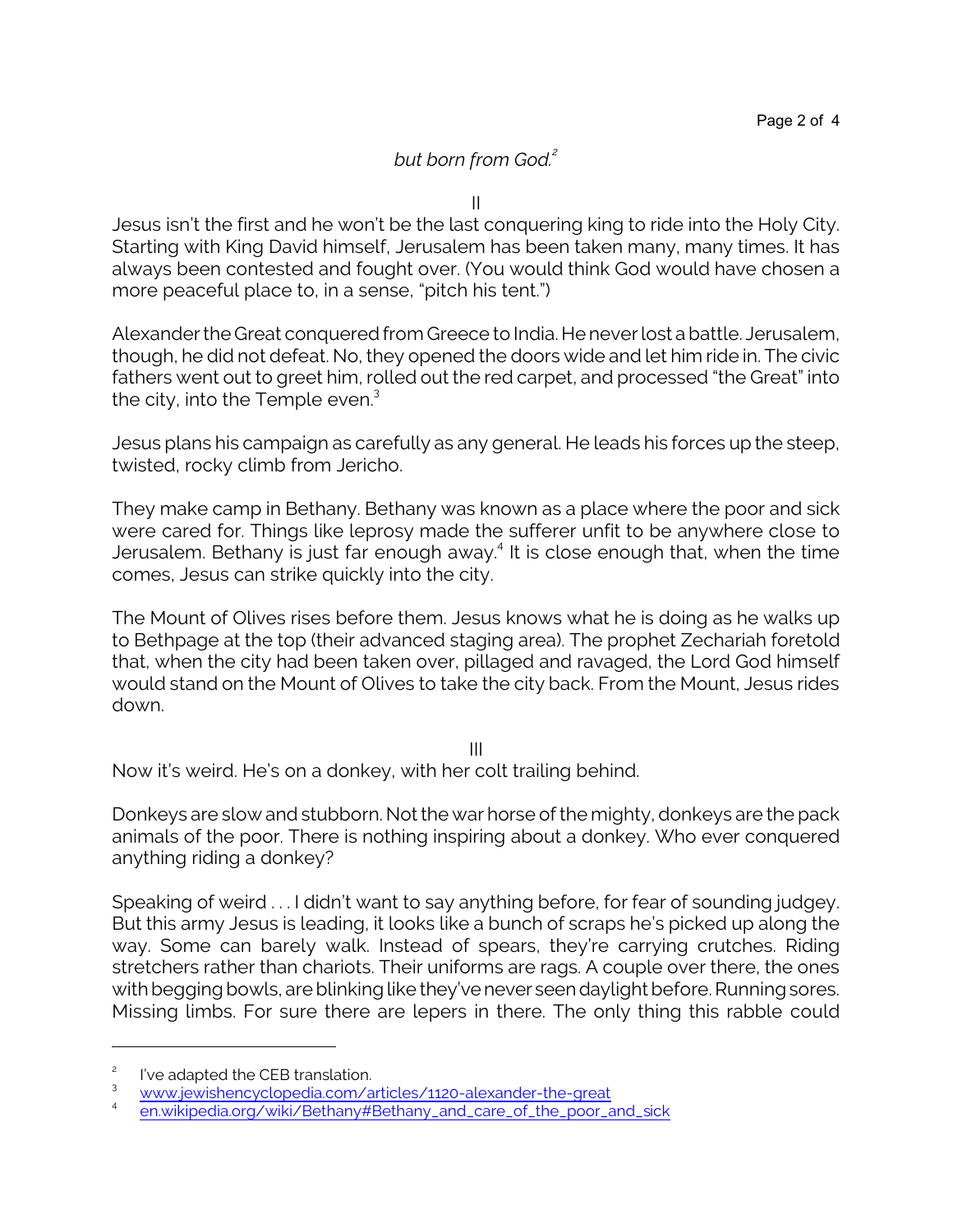capture is more disease. It's not an army. It's a mob.

Just as Jesus planned it.

For a red carpet, they use the clothes off their backs. For banners, they strip leaves from trees.

*"God save us!"* they're calling out! *"God bless the one who comes in the Lord's name! God, save from bottom to top!*"

Listen, these aren't battle cries of victory. They are beaten cries for help!

*God save the Son of David! God save our gracious King!* (But you know the story. God won't. The King won't even save himself. On the other side of the city, awaits a cross.)

Not for the first or last time, the city shakes at Jesus. *"Who is this? What's with him?" <sup>5</sup>*

Very soon, merchants are yelling and tripping over each other to get out of the way. Jesus sends coins flying after doves. He is rarely good for the economy.

For now, though, this mob fills the sanctuary. What a mess . . . of healing, and curing, and celebration. New life all around. Jesus in the middle of it all, giving himself away for free. Children, not quiet in church, singing out, prepared for praising God.

The preachers, pastors, and ministers, they are angry. None of this is in the order of service!

IV

Jesus' entry into the city feels like a parody, a parody he was doing on purpose. You have to laugh at the donkey. What kind of conquest is this?

Jesus launched an invasion, and it turned into a party. One where all the wrong sort, the most unlikely and un-liked, were welcome. A feast, with *hosanna* on the menu. **Salvation!** 

But what changed?

Soon things were cleaned up, the mob cleaned out, and things returned to normal. The marketplace was back to posting record profits.

<sup>5</sup> Matthew uses the verb *seió*, which means "to shake." From it we get words like "seismic." Later when Jesus died, the shaking returned (27:51), and again when he resurrected (28:2-4). Earlier, at the news of Jesus' birth, the city trembled too (2:3).